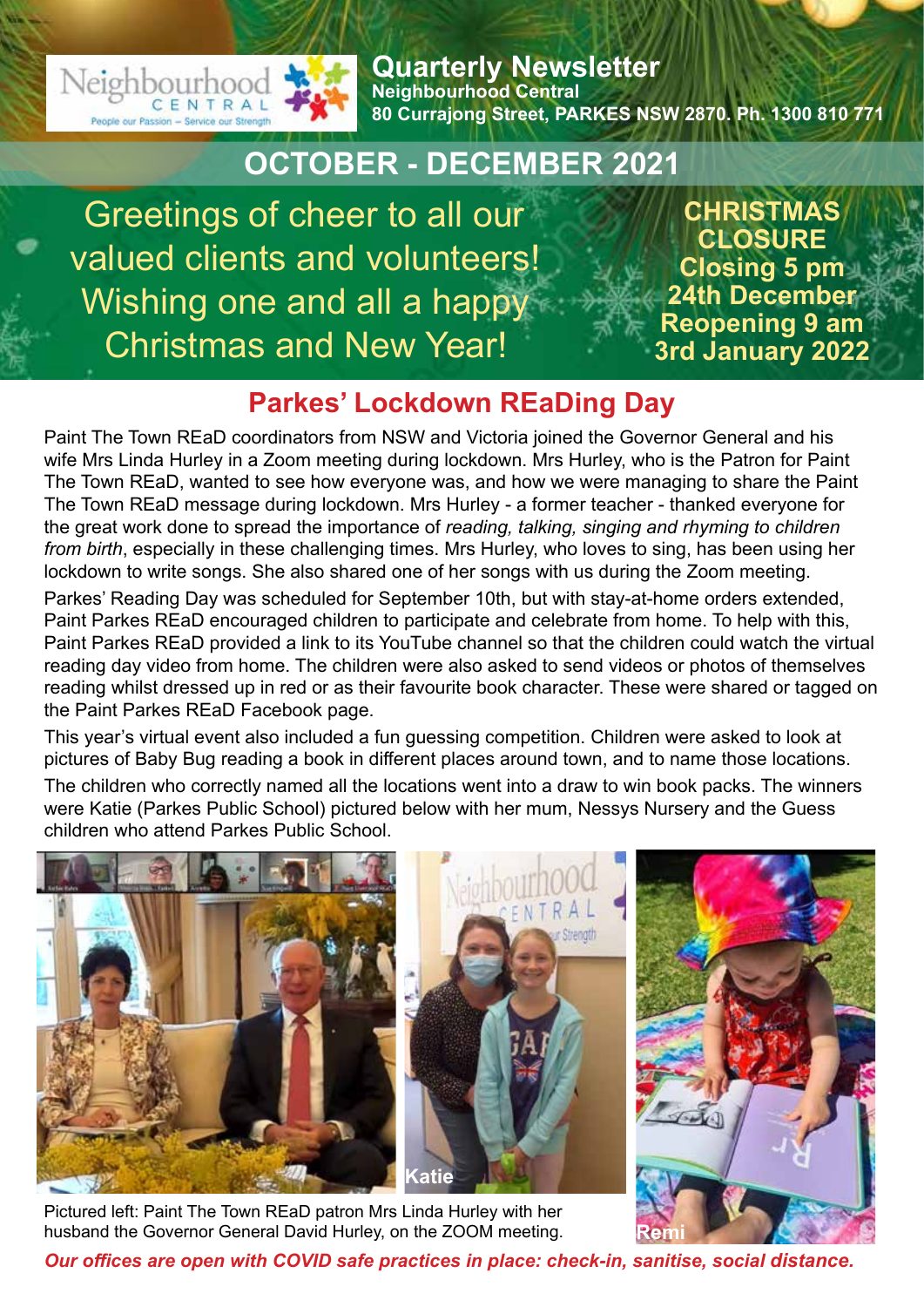# **Parkes' REaDing Day**

Below is a selection of photos of local Parkes residents photographed reading at home who then shared their photos on the Facebook page of Paint Parkes REaD. Thanks to everyone for participating!



Read anywhere, read anytime, read with whomever you desire. Read alone, or with your pet. Read with your buddies. Read the alphabet. Read like a dad, read like a gran. Read as best you can!





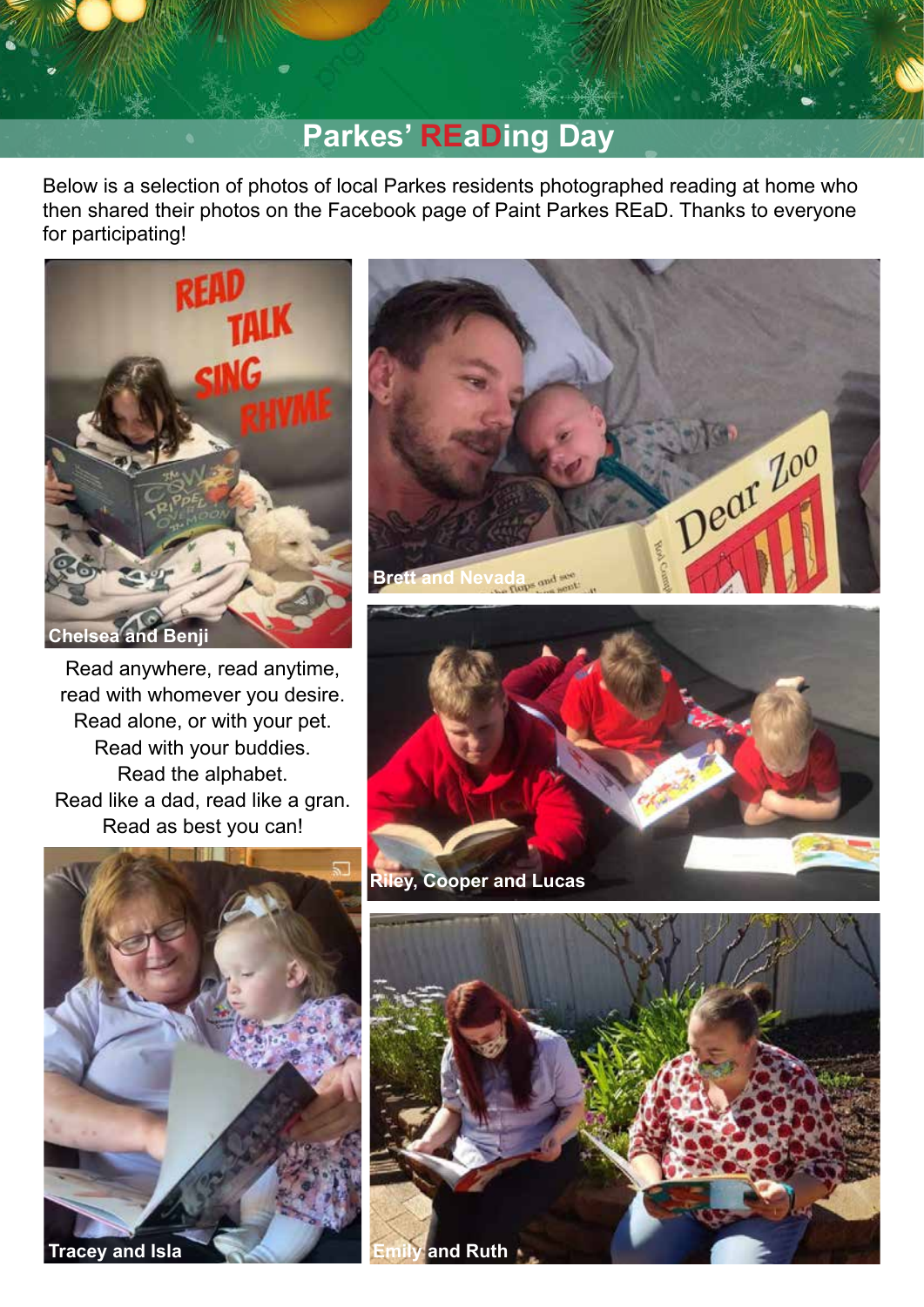# **NAIDOC WEEK PARKES 2021**



The July NAIDOC Week celebrations in Parkes were held at the Indigenous Precinct on Bushman Hill. It was a lovely sunny Saturday and was well attended. Guest speaker, Irene Ridgeway presented this year's theme of "Healing Country". Irene was happy with the outcome: 'It was great to be able to be involved in NAIDOC week in Parkes 2021. NAIDOC Week celebrations are held across Australia each July to celebrate the history, culture and achievements of Aboriginal and Torres Strait Islander People. The NAIDOC week celebrations are a great opportunity to participate in a range of activities and to show support for our local Aboriginal and Torres Strait Islander community. Overall, this year's outcome was well received and everyone enjoyed a day at Bushman's Hill.' Irene is pictured above right. Also pictured is some of the day's entertainment and visitors at the Neighbourhood Central stand.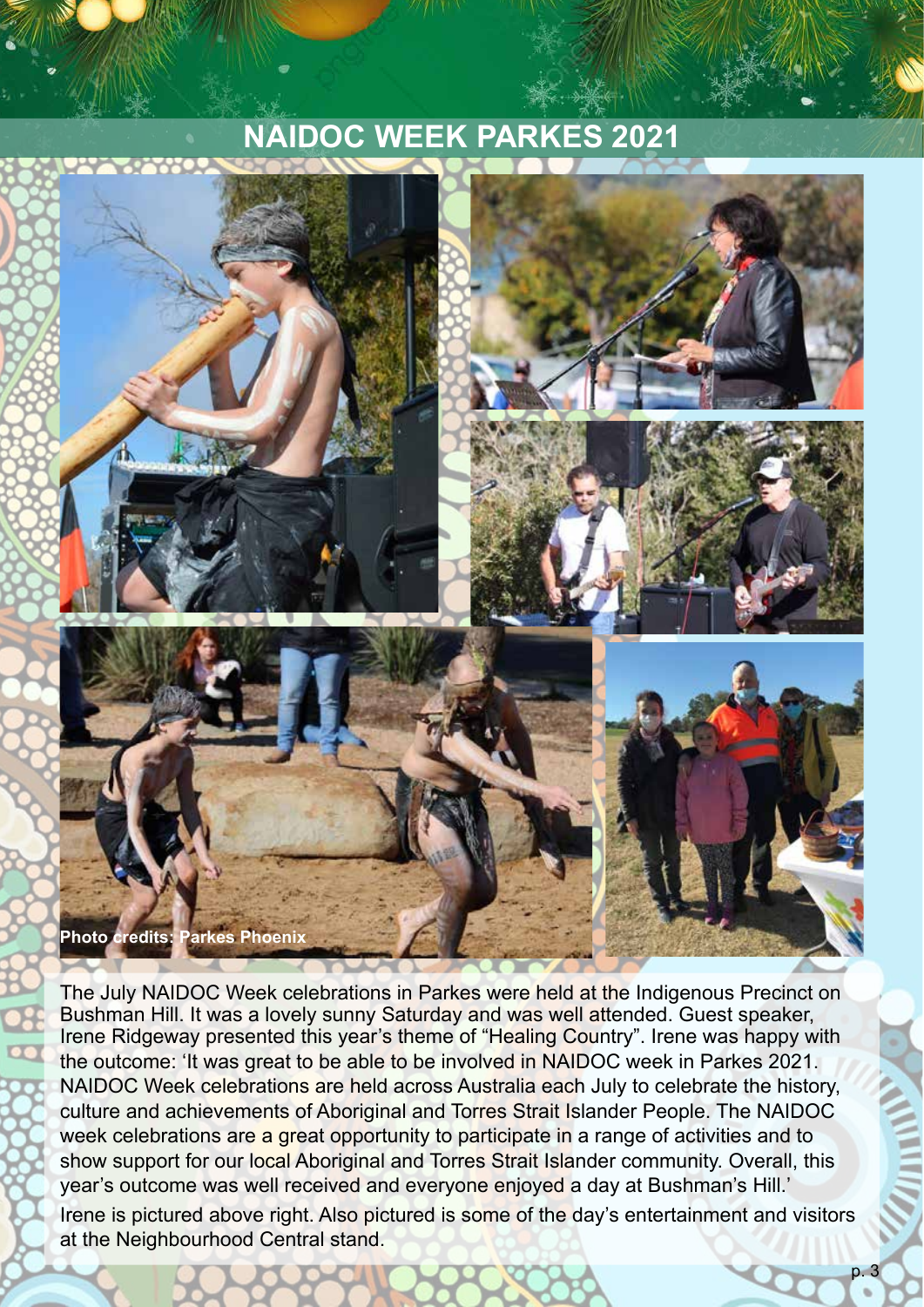# **NAIDOC Week Parkes 2021**



Congratulations to Torin Hando for taking out the Community Person of the Year 2021. Torin, above, is Neighbourhood Central's Aboriginal Youth Worker, and works with the youth of Parkes and Peak Hill.



The award presentation. L-R Matty Price, Deputy Mayor Barbara Newton, Aunty Karen Hawken, Torin Hando. Photo credit: Parkes Phoenix



### **Aboriginal Project**

Like many other regions across the nation, the Central West is also suffering during this challenging time of COVID restrictions and lockdowns. Neighbourhood Central is grateful to Aboriginal Affairs NSW for arranging for the delivery of emergency hampers for Aboriginal Elders and families of Parkes and Peak Hill. Over 120 hampers were provided by Foodbank, and distributed locally by Neighbourhood Central staff.

The lockdown is proving to be a challenging time for many. If you or anyone you know might be struggling with mental health, we would encourage you to reach out to Beyond Blue on 1300 22 46 36 or Lifeline on 23 22 24.



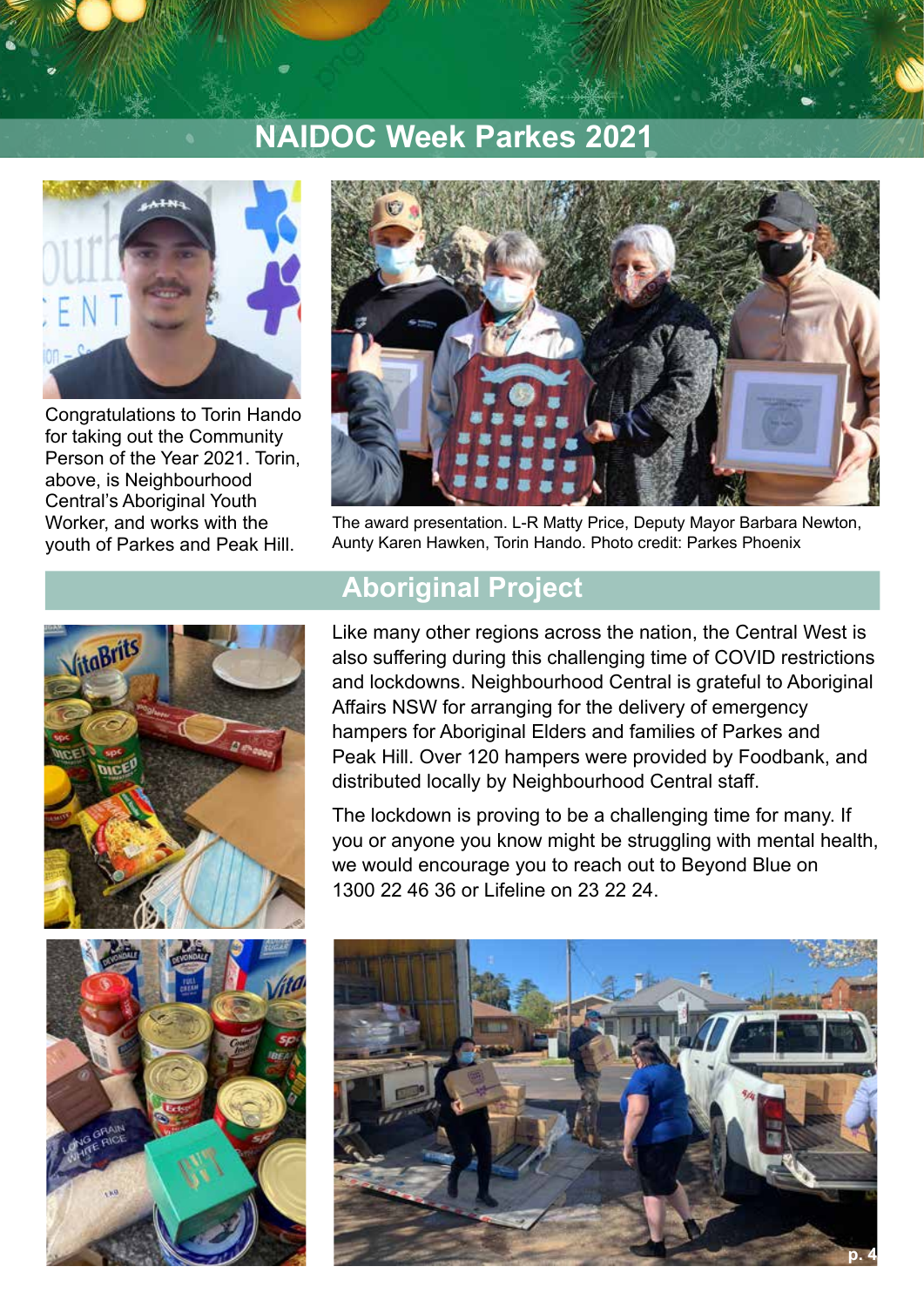# **Staff News**

### **Congratulations Rebecca**

Congratulations to Rebecca on achieving ten years of service with Neighbourhood Central. Rebecca is the Aboriginal Youth & Family Worker at the Peak Hill Hub and is involved in a variety of activities including the Homework Centre, the Women's group, the Girls Youth group and social outings and meal deliveries for the elderly.





### **Congratulations Emily**

Emily successfully completed her TAFE studies and her twelve-month traineeship at Neighbourhood Central. She has accepted a promotion within Neighbourhood Central and now works as Administrative Assistant. Well done Emily!

The traineeship role at reception has been filled by Ashleigh Shields.

Pictured left is Executive Officer, Di Scott, with Emily Harper.

Ashleigh Shields, right, is filling the trainee position at Parkes reception now that Emily has been promoted. Ashleigh was raised in Nyngan and moved to Dubbo when she started a career in Early Childhood Education. A recent move to Parkes to be with her partner and help him manage their woodworking business prompted Ashleigh to make a career change towards administration. Ashleigh likes to spend her free time gardening, reading and exploring the the local area. "I look forward to working with Neighbourhood Central and becoming part of the Parkes community," says Ashleigh.





**Welcome Ashleigh** 

### **Registered Nurse**

Registered Nurse, Karren, will work with the home care team, including the support workers, to assist all our home care package clients with complex care needs. Karren has a wealth of experience in the community as well as in residential aged care settings. In Karren's words: "My name is Karren Kinsella. I am pleased to be commencing with Neighbourhood Central as their Registered Nurse. I have had many years of experience working in aged care, both in the community and in residential care. I have two children and three grandchildren. Sadly, they don't live locally, so I am grateful for today's technologies, such as Skype, to help us keep in contact. I enjoy gardening, even though it mostly involves weeding. I also enjoy road trips and I look forward to being able to travel again once our COVID restrictions ease."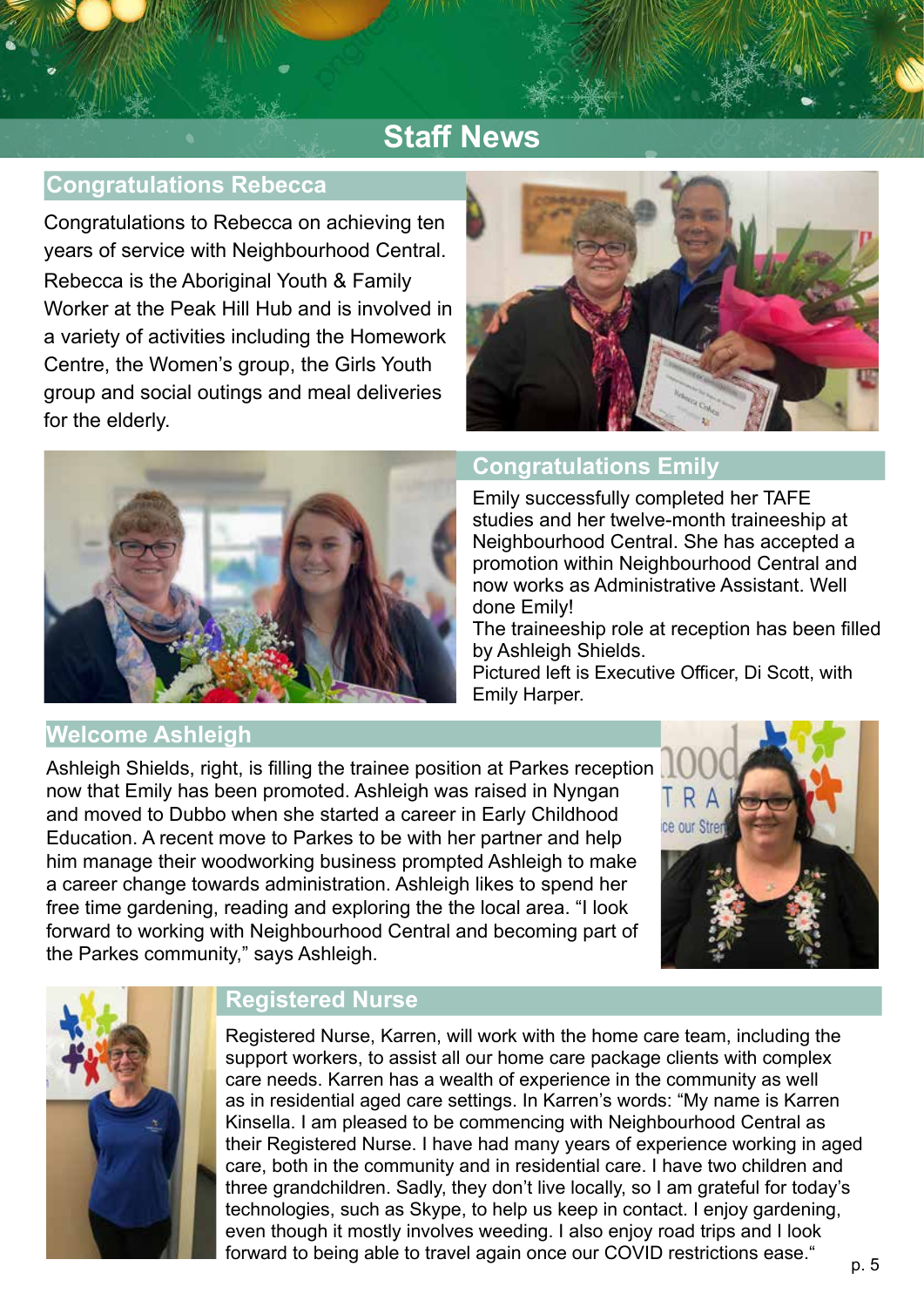## **Community Transport**

Community Transport is in the process of changing over our fleet of vehicles. We recently took delivery of two new Kia Carnivals – one for Wyalong and one for Forbes. Drivers report the new vehicles are really nice to drive and clients are loving the comfortable, smooth ride. We also replaced the Toyota Aurion at Wyalong with a new Camry. Sourcing vehicles is difficult in the current climate with much fewer imports and high demand. It is expected the rest of our fleet will be replaced over the coming 12 months.

COVID-19 has continued to impact on our service, with only limited transport to essential appointments available.

The decision was made to only use fully vaccinated staff or drivers, to ensure the health and wellbeing of our driving team, and also to protect the vulnerable clients we transport. We ask that all clients understand, due to limited driver availability, we sometimes have to prioritise transport bookings. Some requests for transport, whilst they may fit NSW Health criteria as 'essential transport', may be declined due to a lack of driver and/or vehicle availability.

 A huge thankyou to the drivers who have continued to provide transport services and also the drivers who are in the process of being vaccinated so we can continue the wonderful service we provide.

A few of our clients were lucky (or unlucky!) enough to have "The Boss" turn up to take them on a trip. Coordinator, Lyn Townsend was one of only a handful of Parkes staff/drivers who were fully vaccinated, and so was scheduled on some trips to Orange, Forbes and Dubbo. Lyn reports she has enjoyed the opportunity to get out and see the beautiful countryside with some lovely clients, whilst the rest of the town is in lockdown at home.

Below left: Volunteer driver, Rose from Forbes. Below right: Lyn Townsend, Community Transport Coordinator.



For all Community Transport needs, please contact your local office during office hours:

Parkes and Peak Hill 6862 2825 Forbes 02 6851 4550 Condobolin 02 6895 4190 Wyalong 02 6972 3106

For *emergencies* (out of office hours) we can be contacted on 0407 463 533. Please **DO NOT** contact drivers on their personal landline or mobiles! Drivers are **not** authorised to make or change bookings.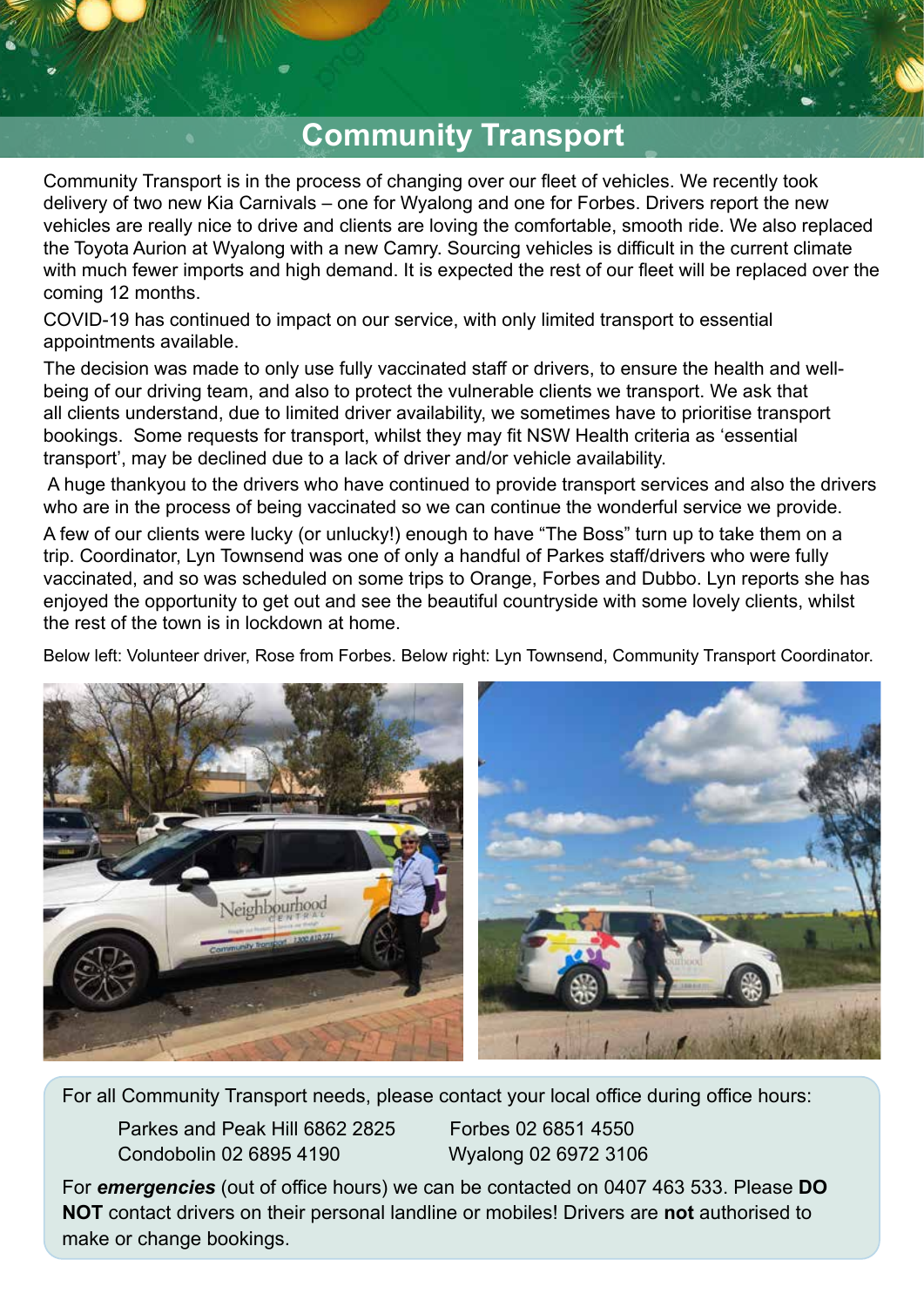### **Recruitment Campaign for Community Visitors Volunteers**

Neighbourhood Central's Community Visitors Scheme needs your help. Sadly, residents at aged care facilities across Australia have been isolated more than ever during COVID restrictions and lockdowns.

Face-to-face visits will resume when facilities are allowed to open up, but in the meantime, you could share some kindness, laughter, love and friendship with a resident through phone calls or by mailing cards or notes.

If you would like to give up some of your time to become a Visitor, email Val: cvs@ncentral.org.au; or phone Val on Tuesdays 9-5pm, Wednesdays or Thursdays 1-5pm on 02 6862 3757.



### **Healthy Lifestyle & Wellness Program Parkes Forbes and Peak Hill**

Unfortunately, activities of the Healthy Lifestyle and Wellness Program remain suspended whilst we continue to move forward and live with COVID 19. At this stage a date is yet to be confirmed for the commencement of Term 4. I encourage those participants who received a DVD, CD and/ or handbook last year as part of the Telehealth delivery to consider making use of these resources at this present time until our activities resume. New participants are welcome



**Pictured, some of our clients enjoying the Line Dancing sessions.**

to join the Healthy Lifestyle and Wellness program and if you know of a family member or friend who may be interested, please let them know. The program is focussed on increasing social connections, health and well-being, and maintaining independence and quality of life.

To be eligible for the program, you must be aged 65 years or older (50 years or older for Aboriginal or Torres Strait Islander people) and be registered and assessed with My Aged Care\*. A referral for *Social Support Group* is required from My Aged Care prior to commencement of the program. (\*Phone 1800 200 422)

For enquiries and availability please contact Louise Tosetti at Neighbourhood Central, Parkes, on 02 6862 3757.